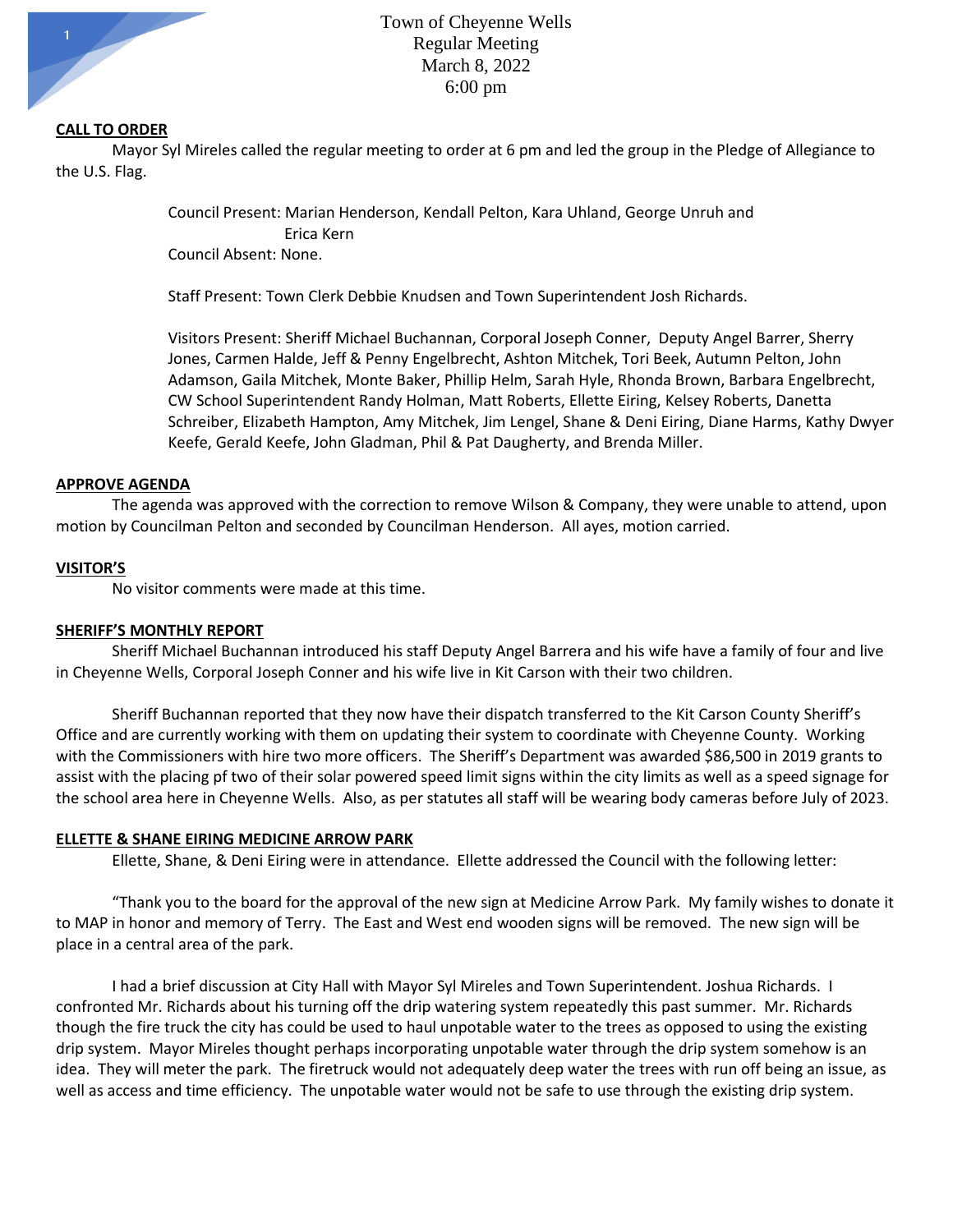There are three hydrants that house the drip system two of which release valves. From these we have noted that children get drinks, people also water pets, and travelers get containers of water. The trees only receive water every 2-3 weeks. They are left for three days unless taken off prematurely. They are on low volume bubble misters. There are just drips on the evergreens. The park has no overhead water and so it is different than the settings at city hall or in lawn settings that get watered every three days. When the new trees are planted, they must have water once a week until established, but of course a lesser amount. I will watch that and cut those sprinklers off sooner than the large trees.

The water issues must be addresses through a vote before we proceed with the new trees. The Cheyenne Wells Improvement Committee (CWIC) requests the drip system be left and used as is. We are all in agreement that the existing drip system is the only feasible way to water the trees. If so the CWIC has generously agreed to purchase the new replacement trees. Since the Parks inception all the trees have been gifted to the city. The maintenance of the existing drip system had been done by Terry and me over the years and now I continue to do so. The garden is not on a drip system and gets watered once a week for one hour. My family and volunteers will help us remove the existing trees and plant the new trees.

I did contact Derek Kern with DAK Tree Service about the cost of removing the two Elm Tree trunks and stumps on the east end of the park. His cost would be \$15-\$20 for the single cut to take them down the rest of the way. The stump grinding would be \$4 an inch if the chips are raked and left. Those were pre-existing before MAP and the CWIC did not plant those. We would ask the board to vote on the removal and pay for the cost. Also, the stump grinding for the two ornamental pear trees that we will remove as the city had pledged to remove them.

The mayor also stated that the city would help with hauling the trees off, if it worked with their schedule. We would need to tell them ahead of time for the planned dates. The tree in memory of Raymond Helm here at City Hall was removed and will be replaced by CWIC. Rayetta Addy was contacted.

Shirley Rother was contacted about her memorial at the park in memory of Harold Rother and about the needed repairs or perhaps changes. The stucco is crumbling off on the back side and bubbling in other places. The pump burnt out. The plug in shorted and it has no cover and should for safety reasons. The two benches at the patio site need bottom slats replaced. I know Debbie helped Shirley with that and perhaps she could order replacement slats. If the fountain is repaired and used again it will need to be anchored securely and it will need its own water source which could possibly come from the hydrant by the little building on the west end. We had found that it was attached to our drip system, but when the drip was off there was no water going to the fountain feature. Shirley stated that she does not want to do anything with it at this point. She is fine with whatever the board decides. She feels it is the City's responsibility and if in the future the city decides to take it down, she wants the plaque back.

The plumbing still leaks from the men's bathroom. There is a collection bucket in use to hold the leaking water in the shed side of the building. Jeannie and I dump it as needed. The men's restroom door is not in very good shape and the casings on all the doors including the garage door have wood rot. I asked that the board take time to inspect all of these issues and go from there with their input. Perhaps a plumber and carpenter could be hired. Mr. Richards also thought the wooden wall façade at the playground area was a danger. It seems stable and does offer a windbreak as well as a partial screen from the street traffic. The city did place a requested trash receptacles at a couple of picnic areas and cut the lower branches from on evergreen tree making it easier to rake and I wish to thank them.

The Entryway "Welcome to Cheyenne Wells" signage areas need addressed in the near future. They were placed in 1991 and the panels have rusted through and cannot be fixed. There was confusion on who is responsible for those by Mr. Richards. The city owns them. They were a joint effort of the City and CWIC. I hall water to the trees, pick up trash, mow and trim the three areas.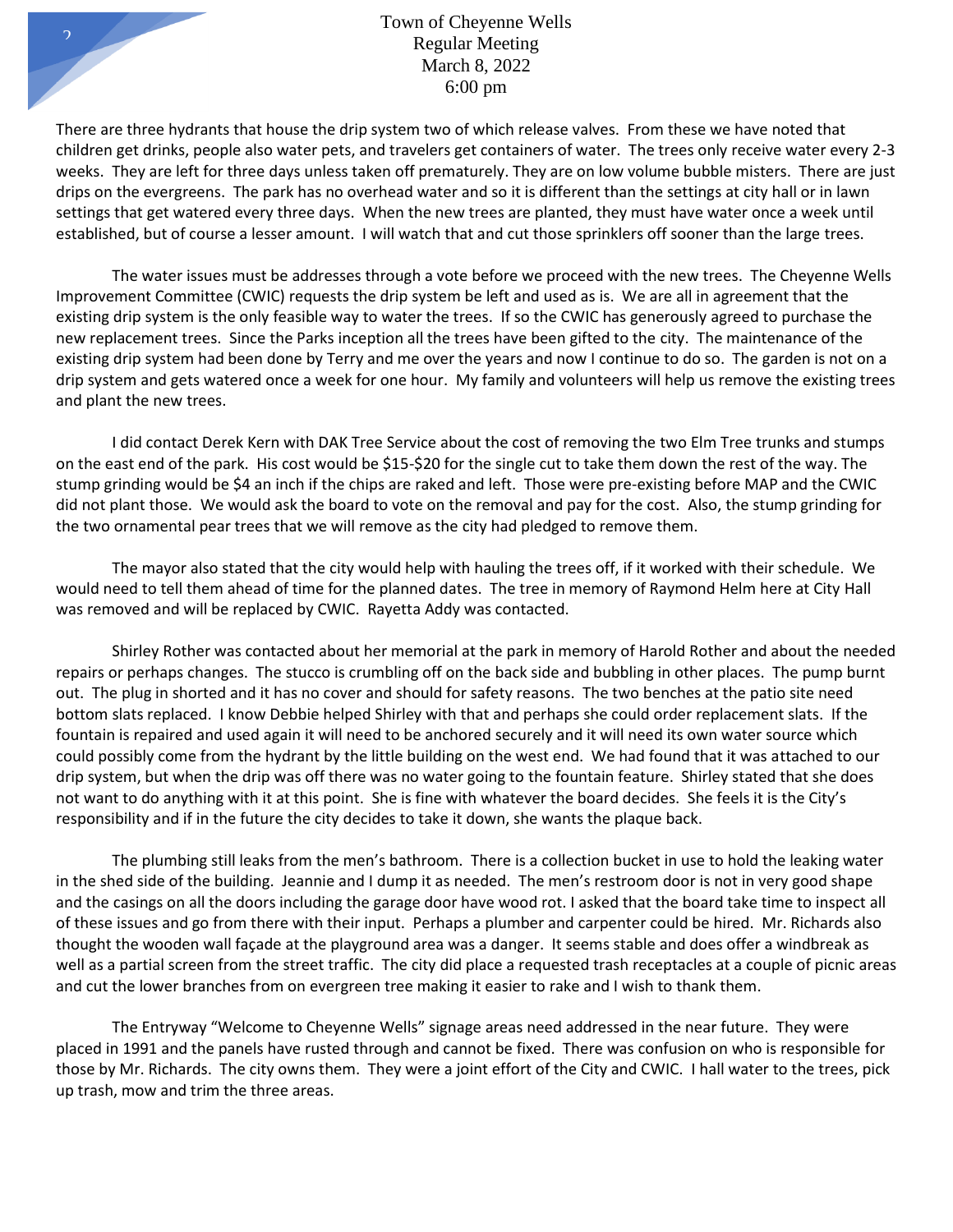

Town of Cheyenne Wells Regular Meeting March 8, 2022 6:00 pm

The park is well used by our county residents as well as travelers that stop along the way. I do believe it is one of our community's greatest assets. It is a reflection of a city that it is welcoming and offers diverse variety of physical activities for all ages. Many stop and pause in silence as the read the beautiful tribute at the Veteran's Memorial. Without the generosity of so many who have gifted so much this park would not be in existence today.

I would like to gratefully acknowledge Mayo Pro-tem Kara Uhland, Trustees; Erica Kern, George Unruh, and Kendall Pelton for their dedication while serving their terms on Town Council."

Discussion followed and support by many in attendance what Ellette said is true and are wanted to be informed about the needs and concerns of their public park and many there were willing to help keep the Town's wonderful asset alive.

The Mitchek Family discussed their fort that was built in their dad, Wes Mitchek's memory. Any needed improvements to the fort to please approach them first and they would gladly help in any way possible.

## **CHEYENNE WELLS RECREATION ASSOCIATION (CWRA)-SARAH HYLE & GAILA MITCHEK**

CWRA representatives Sarah Hyle and Gaila Mitchek came before Council to request their and \$4000 to water the ball fields for the summer along with a three-year renewal contract. Discussion followed. The annual donation of \$4000 to CWRA for water the ballfields with a three-year renewal contract was approved upon motion from Councilwoman Uhland and seconded by Councilwoman Erica Kern. All voting for, motion carried.

# **EASTERN CHEYENNE COUNTY HISTORICAL SOCIETY (ECHS) SPECIAL EVENTS LIQUOR LICENSE**

Jim Lengel representing ECHS, as President Rosemary Lengel was unable to attend the meeting tonight, came before Council to request a special events liquor license for the annual Cajun Boil on April 23, 2022. Discussion followed. The special event's liquor license for ECHS and waiving of the liquor license fee of \$25 was approved upon motion from Councilwoman Kern and seconded by Councilman Pelton. All voting for, motion carried.

## **MMOF CDOT FUNDING/WORSHOP UPDATE/SUPPORT LETTERS**

Mayor Mireles yielded the floor to Councilman Unruh to report on the workshop. CDOT stated that there was no penalty for returning the total grant amount of \$371,541 as all six CDOT committee members agreed that this total project cost would extend well above the amount granted for the sidewalk improvement at the school and would be the Town's financial responsibility to fund their \$85,000 plus any overage in cost of the grant for this project. It was made aware to all in attendance tonight at the meeting that 60% of this sidewalk improvement grant was outside the city limits of Cheyenne Wells and with neither the school nor Cheyenne County helping with any financial support. This grant was from 2015 and was not well drafted. At the Town of Cheyenne Wells regular meeting on February  $8<sup>th</sup>$  the Council approved unanimously to return the grant. The mayor after that meeting was still encouraging others to continue with the project. This is a great project however the City cannot be the only financial entity in a Town, County, School owned project. Discussion followed. The Council requested that Clerk Knudsen write a letter immediately to CDOT stating the Town of Cheyenne Wells is denying the MMOF grant funds upon motion from Councilman Unruh and seconded by Councilwoman Uhland. Voting For: Pelton, Uhland, Unruh, & Kern. Abstained: Henderson. Motion carried.

## **APPROVE MINUTES FOR FEBRUARY 8, 2022**

The minutes for February 8, 2022, were reviewed and approved as corrected upon motion from Councilman Henderson and seconded by Councilman Pelton. All ayes, motion carried.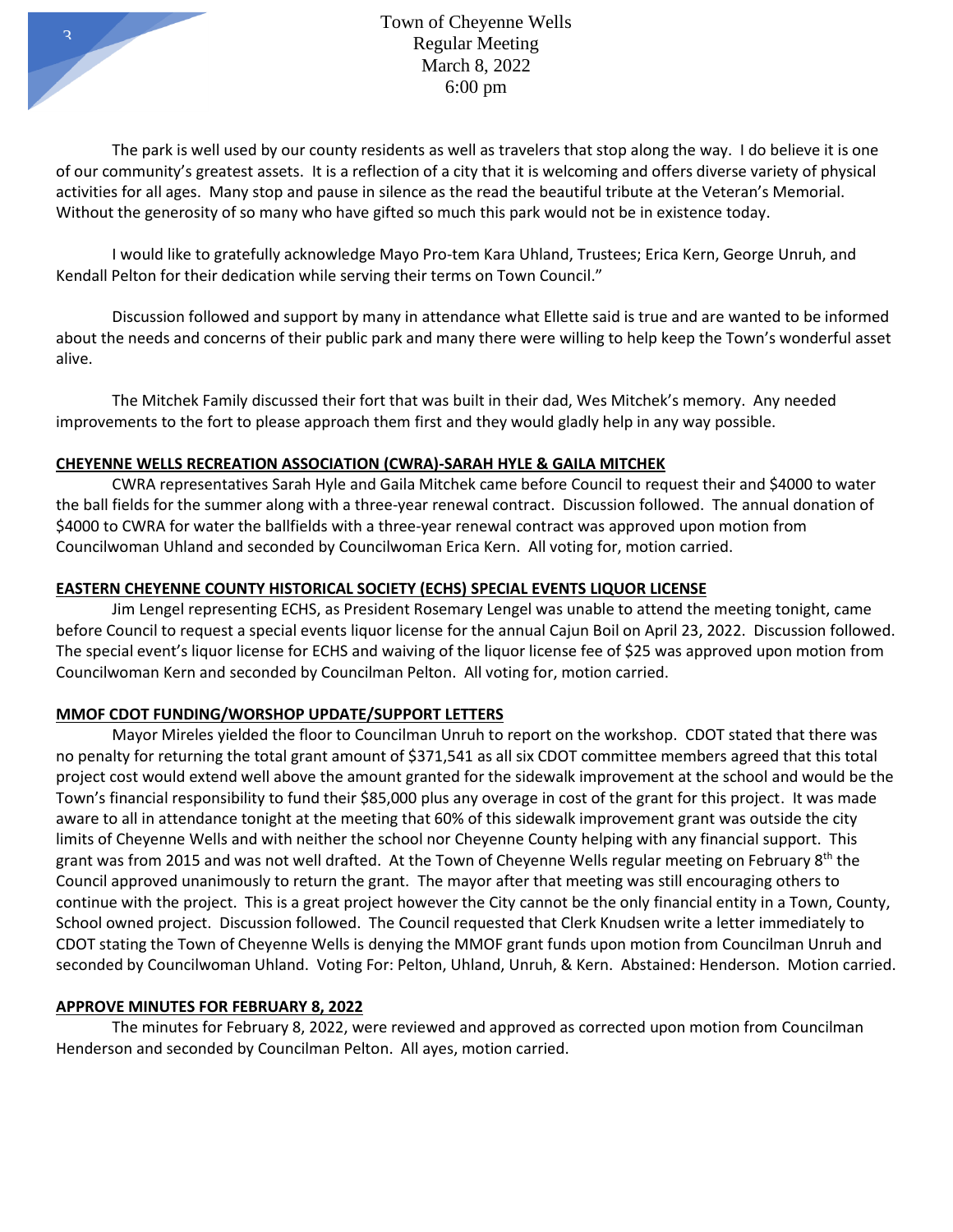

### **APPROVE BILLS FOR ALL FUNDS**

The bills for all funds were approved upon motion from Councilwoman Uhland and seconded by Councilwoman Kern. All voting for, motion carried.

Council reviewed the monthly KC Electric Association Franchise Tax.

### **APPROVE BULDING PERMITS**

The Council approved the building permit submitted by Sherry Jones for the improvement to the porch and additional storage upon motion from Councilman Unruh and seconded by Councilwoman Uhland. All voting for, motion carried.

## **ELECTION APPOINTMENT UPDATE**

The Council reviewed two Council interest letters from Mark Galli and Sherry Jones. Clerk Knudsen will continue to accept letters of interest for the remaining spots that will be open in April until March 22nd at 4 pm. On March 23, 2022, the Council will hold a Special meeting to consider the appointments. Clerk Knudsen received election information from Karen Goldman, CML Election Official and legal advice from Town Attorney Brooke Campbell on what the Town would need to have in place with the current council if seats were not filled by the April regular meeting to keep the Town government running.

## **CHEYENNE COUNTY SCHOOL SURVEY FOR TRACK GRANT**

Surveys were given to all of the Council to fill out and return after the meeting so Councilwoman Uhland could return to the School for the Track grant they are working on. Superintendent Randy Holmen discussed the track planning stages. Clerk Knudsen will write a letter of support from the Town for the Cheyenne County School District track project.

## **DOG POUND CONSTRUCTION UPGRADE UPDATE**

Superintendent Richards stated that they would be breaking ground next month. He said they would get in compliance with the state.

### **REVIEW JOB APPLICATION REVIEW**

Council reviewed the job application received for administration interest. The Clerk will keep this on file at this time. Council asked Town Superintendent Richards what happened with the motion that they hired Jeff Miller at last month's meeting as some of them had been approached by Mr. Miller that he never heard back from Superintendent Richards. Discussion followed that Superintendent Richards and Mayor Mireles interviewed him. Superintendent Richards did not realize he was supposed to hire him. Mayor Mireles stated the Mr. Miller did not have his CDL until December. Discussion followed.

### **EXECUTIVE SESSION**

Council did not need an Executive Session at this time.

### **HOUSING REPORT-COUNCILMAN HENDERSON**

Councilman Henderson stated they did not have a meeting.

### **TOWN CLERK/TREASURER OFFICE UPDATE**

Deputy Karen Miller is home ill this week and will be out of office next week for approved prior requested personal time off.